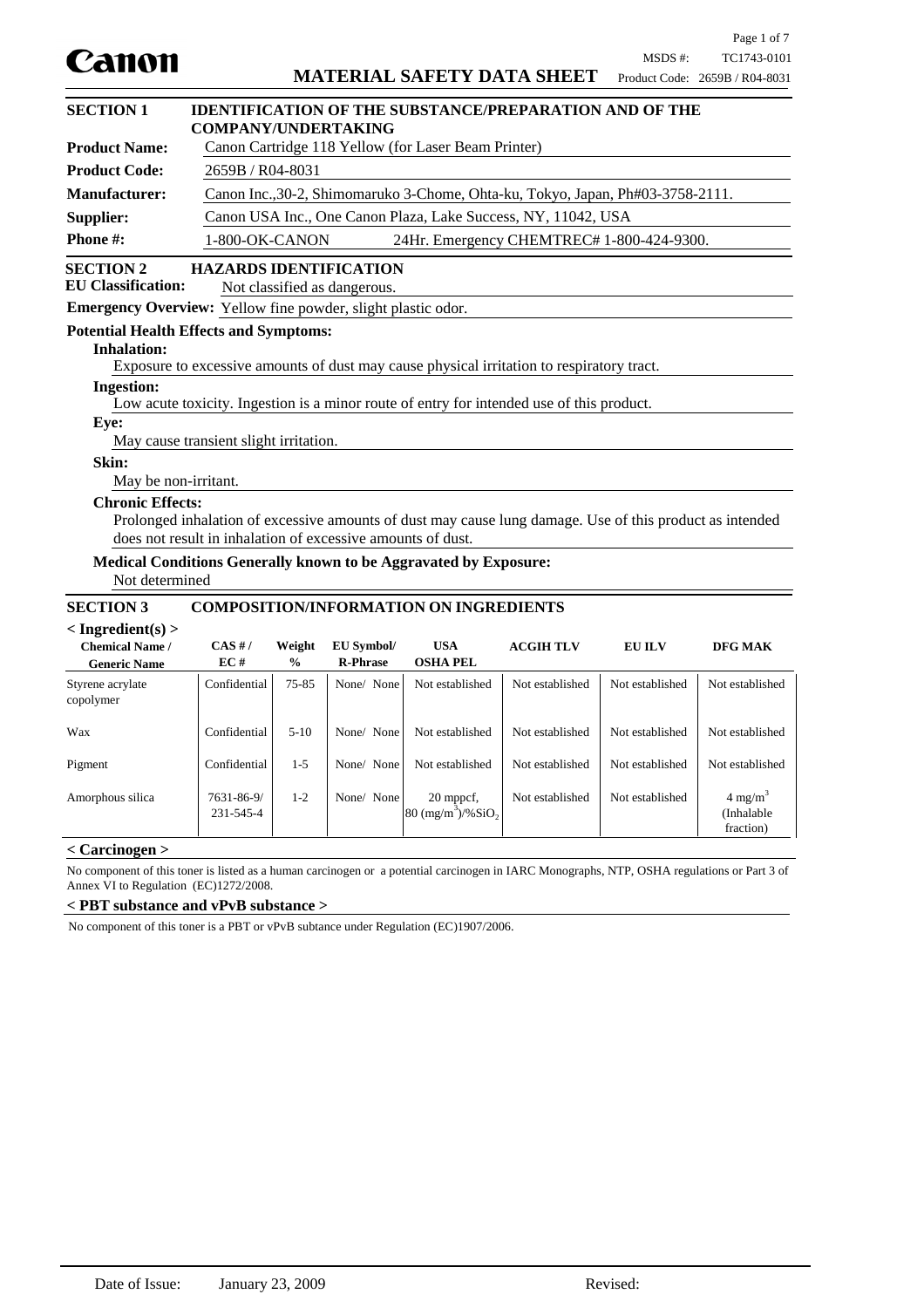

# **SECTION 4 FIRST AID MEASURES**

### **First Aid Measures:**

#### **Inhalation:**

If symptoms are experienced, move victim to fresh air and obtain medical advice.

#### **Ingestion:**

Rinse mouth. Drink 1 or 2 glasses of water. If irritation or discomfort occurs, obtain medical advice immediately.

#### **Eye:**

Do not allow victim to rub eye(s). Flush with lukewarm, gently flowing water for 5 minutes or until particle is removed. If irritation persists, obtain medical attention.

### **Skin:**

Wash with soap and water. If irritation persists, obtain medical advice.

#### **Note to Physicians:**

None

## **SECTION 5 FIRE FIGHTING MEASURES**

# **Fire Fighting Measures:**

#### **Extinguishing Media:**

CO2, water, dry chemicals

**Unsuitable Extinguishing Media:**

None

### **Special Fire Fighting Procedures:**

None

### **Unusual Fire and Explosion Hazards:**

Can form explosive dust-air mixtures when finely dispersed in air.

## **Fire and Explosive Properties (See also SECTION 9):**

## **Hazardous Combustion Products:**

CO2, CO

**Other Properties:**

Not available

# **SECTION 6 ACCIDENTAL RELEASE MEASURES**

## **Personal Precautions:**

Avoid breathing dust.

## **Environmental Precautions:**

Do not wash away into sewer.

#### **Method for Cleaning Up:**

Sweep slowly spilled powder on to paper, and carefully transfer into a waste container. Clean remainder with wet paper, wet cloth or a vacuum cleaner.

If a vacuum cleaner is used, it must rate as a dust explosion-proof type. Fine powder can form explosive dust-air mixtures.

# **SECTION 7 HANDLING AND STORAGE**

#### **Handling:**

Avoid breathing dust.

Use with adequate ventilation.

## **Storage:**

Keep out of the reach of children. Keep away from oxidizing materials.

## **Specific Uses:**

Toner for electrophotographic apparatus.

For more information, please refer to the instruction of this product.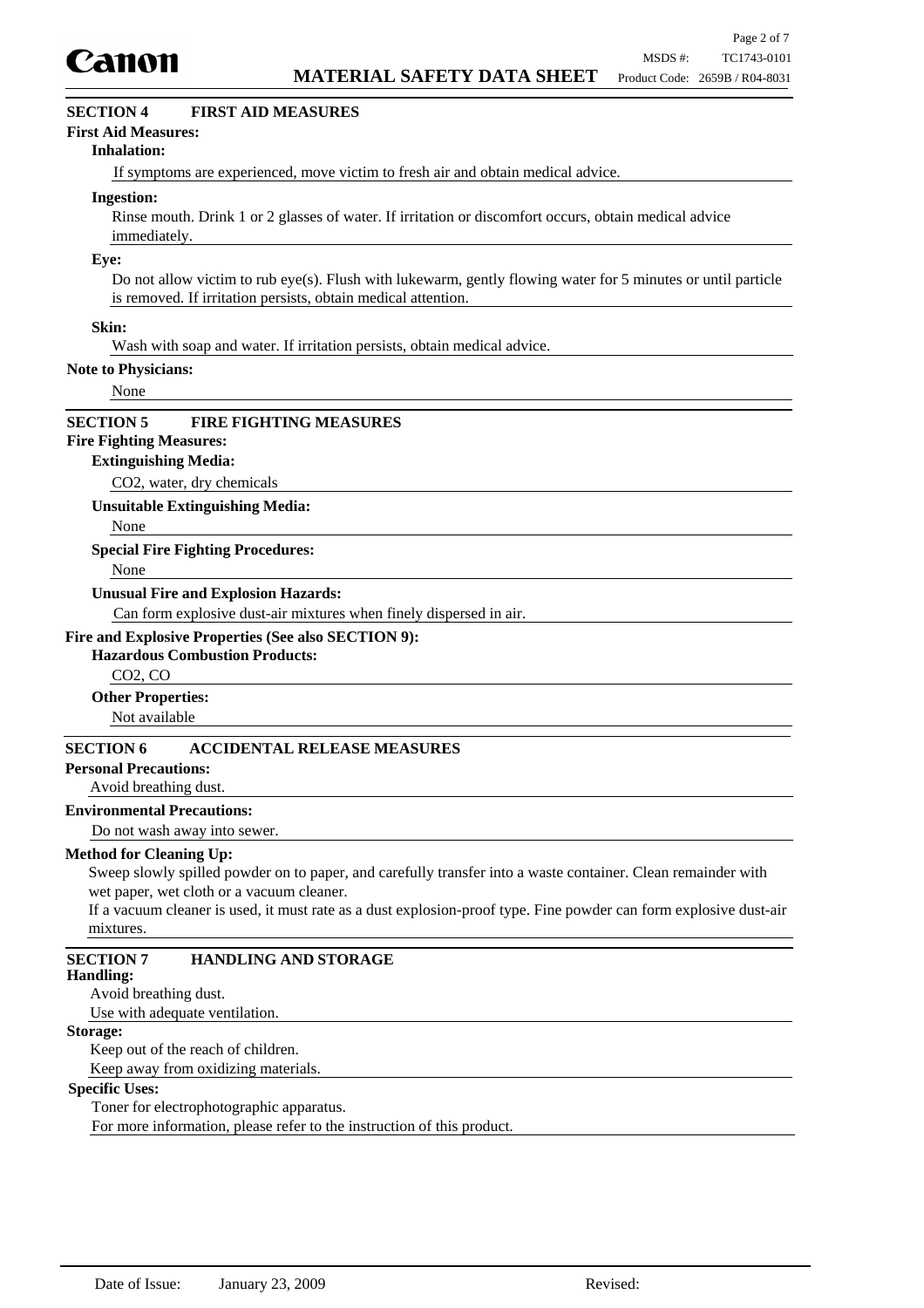## **SECTION 8 EXPOSURE CONTROLS / PERSONAL PROTECTION**

## **Exposure Guidelines:**

|                           | USA OSHA PEL (TWA): 15 mg/m <sup>3</sup> (Total dust), 5 mg/m <sup>3</sup> (Respirable fraction) |  |  |
|---------------------------|--------------------------------------------------------------------------------------------------|--|--|
| <b>ACGIH TLV (TWA):</b>   | 10 mg/m <sup>3</sup> (Inhalable fraction), 3 mg/m <sup>3</sup> (Respirable fraction)             |  |  |
| DFG (MAK):                | $4 \text{ mg/m}^3$ (Inhalable fraction), 1.5 mg/m <sup>3</sup> (Respirable fraction)             |  |  |
| (Also refer to SECTION 3) |                                                                                                  |  |  |

## **Engineering Controls:**

Use adequate ventilation.

# **Personal Protection Equipment(s):**

| <b>Respiratory Protection:</b> □ Required |                                             |
|-------------------------------------------|---------------------------------------------|
|                                           | $\boxtimes$ Not Required                    |
| <b>Eye/Face Protection:</b>               | $\Box$ Required<br>$\boxtimes$ Not Required |
|                                           |                                             |
| <b>Skin Protection:</b>                   | $\Box$ Required                             |
|                                           | $\boxtimes$ Not Required                    |

# **SECTION 9 PHYSICAL AND CHEMICAL PROPERTIES**

| Appearance:                                                    | Yellow fine powder                                                             |
|----------------------------------------------------------------|--------------------------------------------------------------------------------|
| Odor:                                                          | Slight plastic odor                                                            |
| pH:                                                            | Not applicable                                                                 |
| <b>Boiling Point/Range(°C):</b>                                | Not applicable                                                                 |
| Melting Point/Range(°C):                                       | 80-130 (Softening point)                                                       |
| Decomposition Temperature(°C):                                 | > 200                                                                          |
| Flash Point $({}^{\circ}C)$ :                                  | Not applicable                                                                 |
| <b>Flammable (Explosive) Limits:</b>                           | Not applicable                                                                 |
| <b>Autoignition Temperature(°C):</b>                           | Not available                                                                  |
| <b>Flammability:</b>                                           | Not-flammable (Test method: Directive 92/69/EEC, A10 Flammability<br>(Solids)) |
| <b>Explosive Properties:</b>                                   | Can form explosive dust-air mixtures when finely dispersed in air.             |
| <b>Oxidizing Properties:</b>                                   | Not available                                                                  |
| <b>Vapor Pressure:</b>                                         | Not applicable                                                                 |
| <b>Vapor Density:</b>                                          | Not applicable                                                                 |
| <b>Density / Specific Gravity:</b>                             | $1.0 - 1.2$                                                                    |
| <b>Water Solubility:</b>                                       | Negligible                                                                     |
| <b>Fat Solubility:</b>                                         | Partially soluble in toluene and xylene.                                       |
| <b>Partition Coefficient (n-Octanol/Water):</b> Not applicable |                                                                                |
| <b>Percent Volatile:</b>                                       | Negligible                                                                     |
| <b>Evaporation Rate:</b>                                       | Not applicable                                                                 |
| Viscosity (mPa s):                                             | Not applicable                                                                 |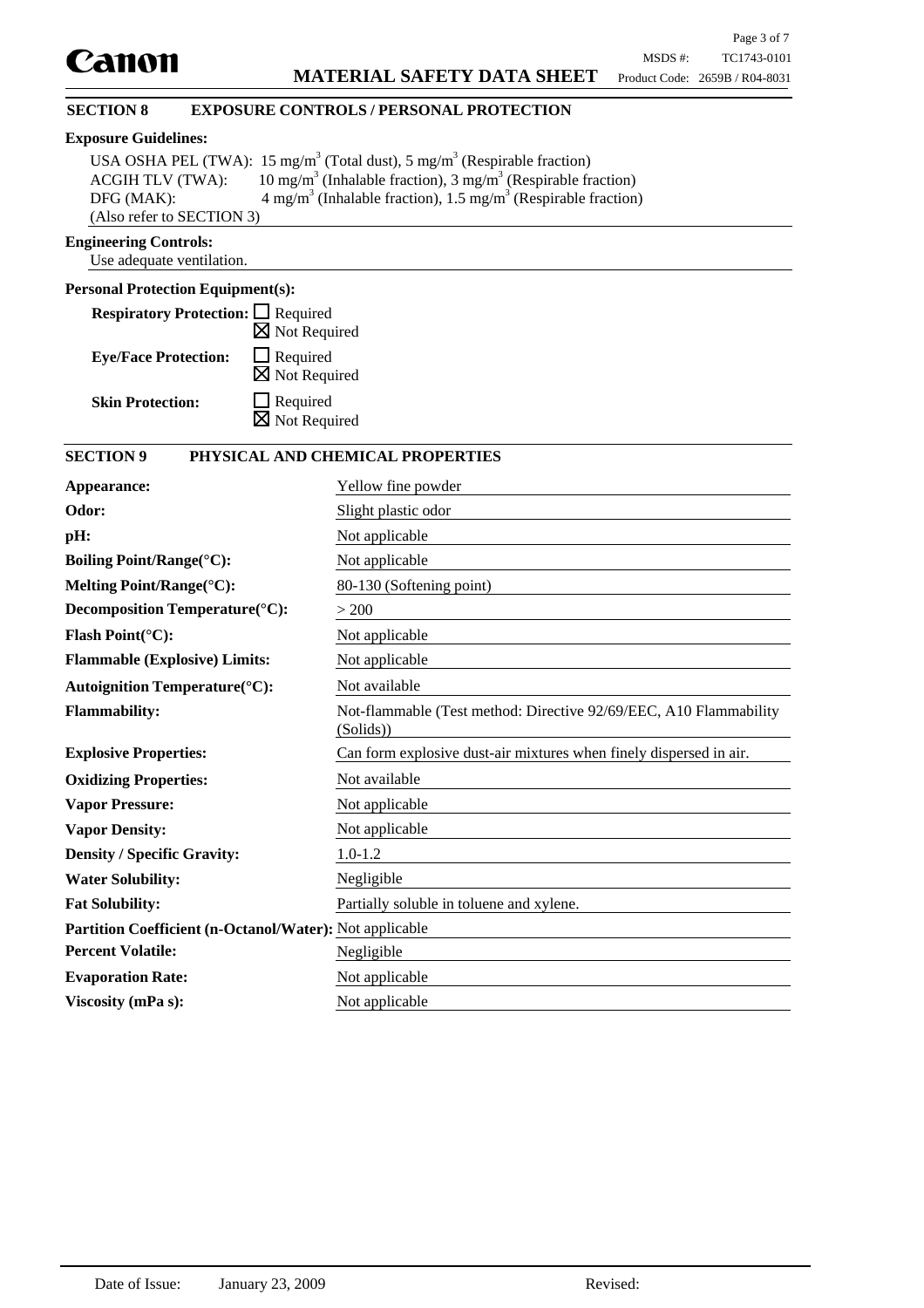|                                                                           |                                                                                                                                                                                                                                                                                                                                                                                                                                                                     |         | Page 4 of 7                    |
|---------------------------------------------------------------------------|---------------------------------------------------------------------------------------------------------------------------------------------------------------------------------------------------------------------------------------------------------------------------------------------------------------------------------------------------------------------------------------------------------------------------------------------------------------------|---------|--------------------------------|
| canon                                                                     |                                                                                                                                                                                                                                                                                                                                                                                                                                                                     | MSDS #: | TC1743-0101                    |
|                                                                           | <b>MATERIAL SAFETY DATA SHEET</b>                                                                                                                                                                                                                                                                                                                                                                                                                                   |         | Product Code: 2659B / R04-8031 |
| <b>SECTION 10</b>                                                         | <b>STABILITY AND REACTIVITY</b>                                                                                                                                                                                                                                                                                                                                                                                                                                     |         |                                |
| <b>Stability:</b>                                                         | $\boxtimes$ Stable<br>Unstable                                                                                                                                                                                                                                                                                                                                                                                                                                      |         |                                |
| <b>Conditions to Avoid:</b>                                               | None                                                                                                                                                                                                                                                                                                                                                                                                                                                                |         |                                |
| <b>Materials to Avoid:</b>                                                | Strong oxidizers                                                                                                                                                                                                                                                                                                                                                                                                                                                    |         |                                |
| Hazardous Decomposition Products: CO, CO2                                 |                                                                                                                                                                                                                                                                                                                                                                                                                                                                     |         |                                |
| <b>Hazardous Polymerization:</b>                                          | $\Box$ May Occur<br>$\boxtimes$ Will Not Occur                                                                                                                                                                                                                                                                                                                                                                                                                      |         |                                |
| <b>Conditions to Avoid:</b>                                               | None                                                                                                                                                                                                                                                                                                                                                                                                                                                                |         |                                |
| <b>SECTION 11</b>                                                         | <b>TOXICOLOGICAL INFORMATION</b>                                                                                                                                                                                                                                                                                                                                                                                                                                    |         |                                |
| <b>Acute Toxicity:</b><br><b>Inhalation:</b><br>Not available             |                                                                                                                                                                                                                                                                                                                                                                                                                                                                     |         |                                |
| <b>Ingestion:</b>                                                         |                                                                                                                                                                                                                                                                                                                                                                                                                                                                     |         |                                |
| Estimate: Rat, LD50 > 2000 mg/kg (See SECTION 16)                         |                                                                                                                                                                                                                                                                                                                                                                                                                                                                     |         |                                |
| Eye:                                                                      | Estimate: Rabbit, transient slight conjunctival irritation only. (See SECTION 16)                                                                                                                                                                                                                                                                                                                                                                                   |         |                                |
| Skin:<br>Estimate: Rabbit, non-irritant (See SECTION 16)                  |                                                                                                                                                                                                                                                                                                                                                                                                                                                                     |         |                                |
| <b>Sensitization:</b><br>Estimate: skin: Non-sensitizing (See SECTION 16) |                                                                                                                                                                                                                                                                                                                                                                                                                                                                     |         |                                |
| <b>Mutagenicity:</b><br>Ames Test (S. typhimurium, E. coli): Negative     |                                                                                                                                                                                                                                                                                                                                                                                                                                                                     |         |                                |
| <b>Reproductive Toxicity:</b><br>Not available                            |                                                                                                                                                                                                                                                                                                                                                                                                                                                                     |         |                                |
| <b>Carcinogenicity:</b><br>Not available                                  |                                                                                                                                                                                                                                                                                                                                                                                                                                                                     |         |                                |
| Others:<br>Chronic effects:<br>$mg/m^3$ .                                 | Muhle et al. reported pulmonary response upon chronic inhalation exposure in rats to a toner enriched in<br>respirable-sized particles compared to commercial toner. No pulmonary change was found at $1 \text{ mg/m}^3$ which<br>is most relevant to potential human exposure. A minimal to mild degree of fibrosis was noted in 22% of the<br>animals at 4 mg/m <sup>3</sup> , and a mild to moderate degree of fibrosis was observed in 92% of the animals at 16 |         |                                |

These findings are attributed to "lung overloading", a generic response to excessive amounts of any dust retained in the lung for a prolonged interval.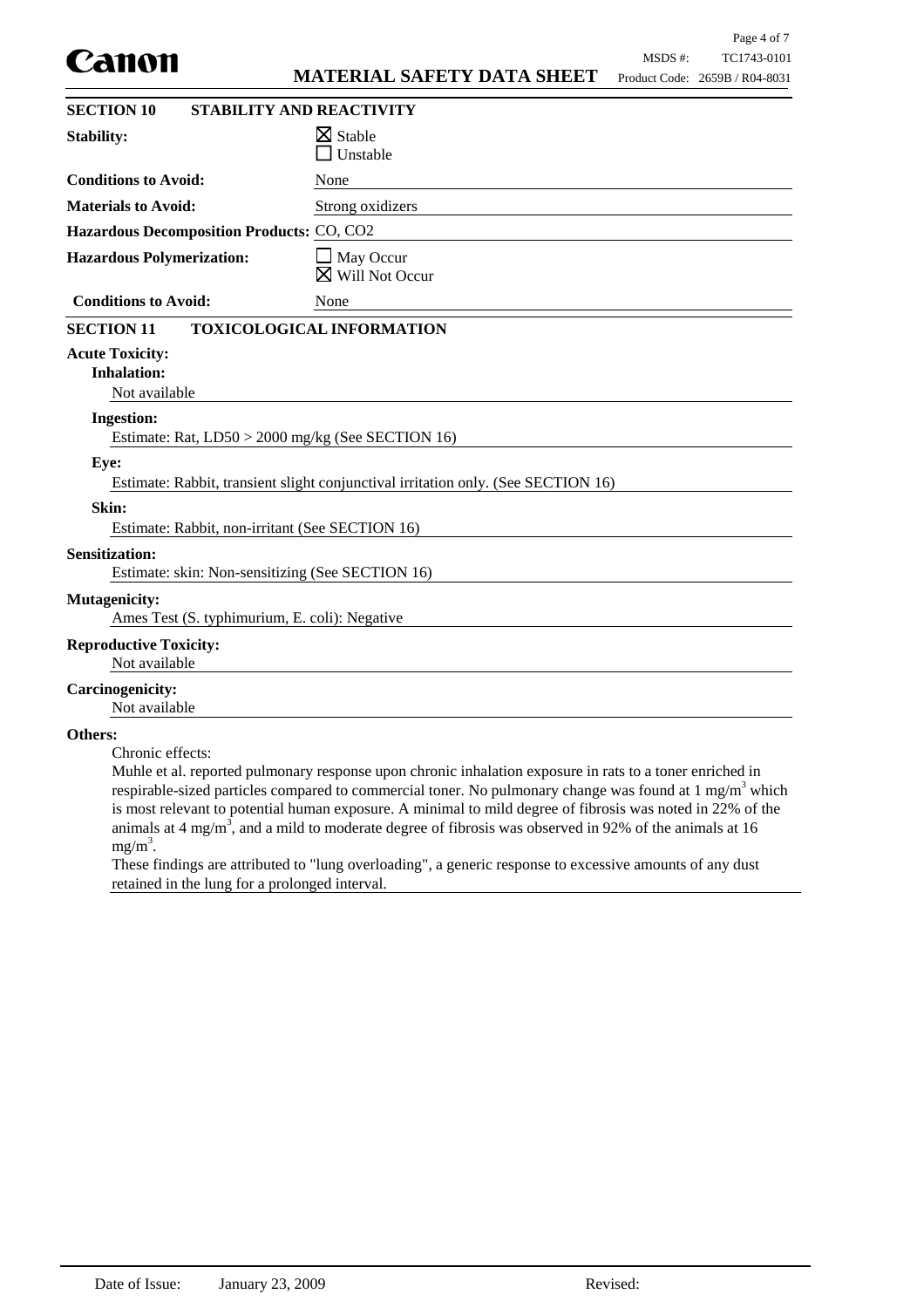

# **MATERIAL SAFETY DATA SHEET**

| <b>SECTION 12</b>                                 | <b>ECOLOGICAL INFORMATION</b>                                                                                                                                                          |
|---------------------------------------------------|----------------------------------------------------------------------------------------------------------------------------------------------------------------------------------------|
| <b>Mobility:</b>                                  | Not available                                                                                                                                                                          |
| <b>Persistence / Degradability:</b> Not available |                                                                                                                                                                                        |
| <b>Bioaccumulation:</b>                           | Not available                                                                                                                                                                          |
| <b>Ecotoxicity:</b>                               | Estimate: Fish, 96h LL50 > 1000 mg/l (WAF)<br>Estimate: Crustaceans, $48h$ EL50 > $1000$ mg/l (WAF)<br>Estimate: Algae, EbL50(72h), ErL50(0-72h) > 1000 mg/l (WAF)<br>(See SECTION 16) |
| <b>Other Adverse Effects:</b>                     | Not available                                                                                                                                                                          |

## **SECTION 13 DISPOSAL CONSIDERATIONS**

#### **Method of Disposal:**

DO NOT put toner or toner container into fire; heated toner may cause severe burns. DO NOT shred a toner container, unless dust-explosion preventing measures are taken. Finely dispersed particles form explosive mixtures in air. Disposal should be subject to federal, state and local laws.

| <b>SECTION 14</b>                              | <b>TRANSPORT INFORMATION</b>                                             |
|------------------------------------------------|--------------------------------------------------------------------------|
| $UN#$ :                                        | None                                                                     |
| <b>UN Shipping Name: None</b>                  |                                                                          |
| <b>UN Classification:</b> None                 |                                                                          |
| <b>UN Packing Group: None</b>                  |                                                                          |
| <b>Marine Pollutant:</b>                       | $\Box$ Yes<br>Chemical name (wt%):<br>$\boxtimes$ No                     |
| <b>Special Precautions: None</b>               |                                                                          |
| <b>SECTION 15</b>                              | <b>REGULATORY INFORMATION</b>                                            |
| $\le$ EU Information $>$                       |                                                                          |
| <b>Information on the Label:</b>               |                                                                          |
|                                                | Symbol & Indication: Not required                                        |
| <b>R-Phrase:</b><br>Not required               |                                                                          |
| <b>S-Phrase:</b><br>Not required               |                                                                          |
| <b>Dangerous Component(s):</b><br>Not required |                                                                          |
| Not required                                   | <b>Special Precautions under 1999/45/EC Annex V:</b>                     |
|                                                | Specific Provisions in Relation to Protection of Man or the Environment: |
| 76/769/EEC:                                    | Not regulated                                                            |
| $(EC)2037/2000$ : Not regulated                |                                                                          |
| (EC)689/2008:                                  | Not regulated                                                            |
| Others:                                        | None                                                                     |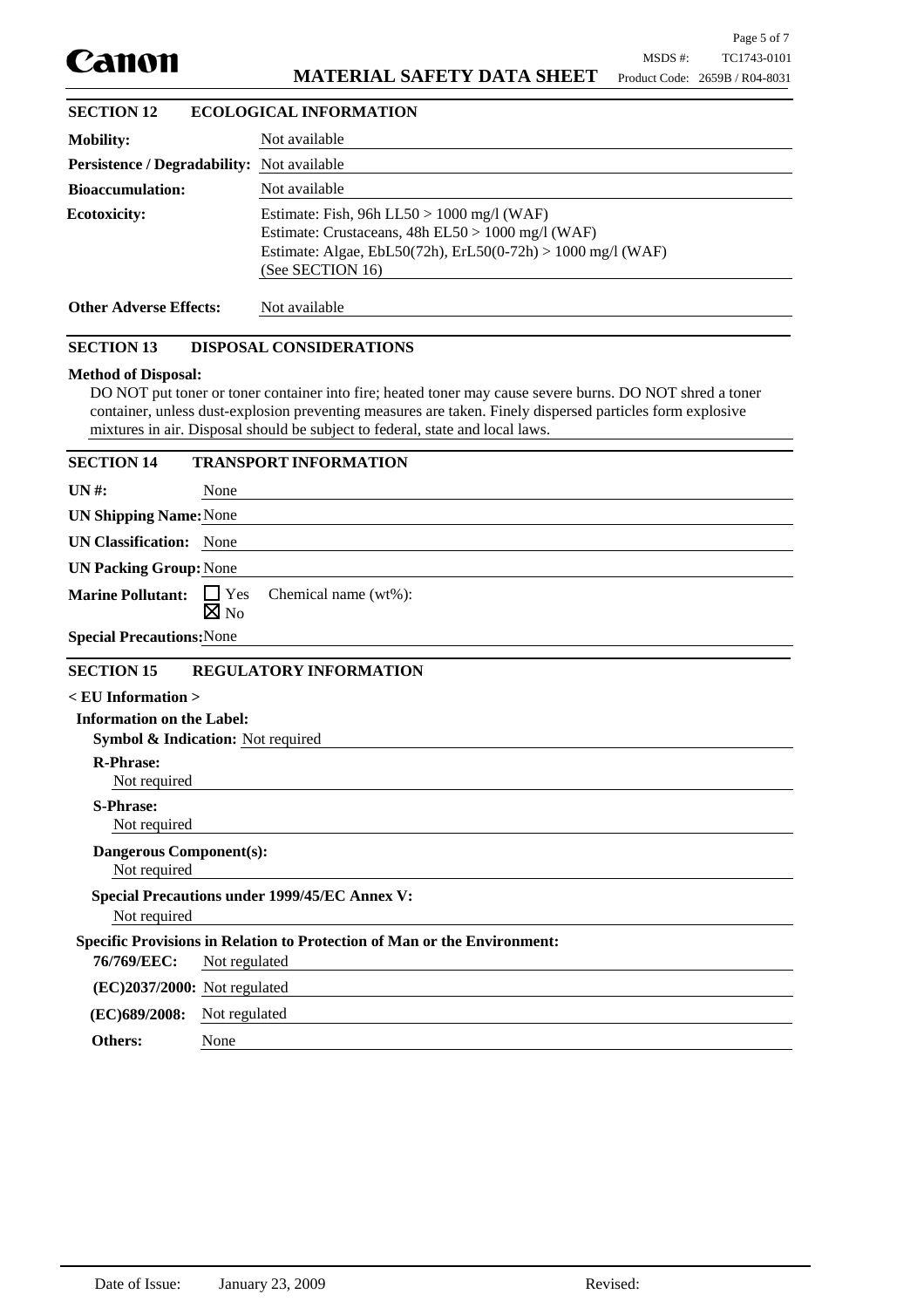| $\langle$ USA Information $\rangle$                                                                  |              |                                       |          |
|------------------------------------------------------------------------------------------------------|--------------|---------------------------------------|----------|
| Information on the Label under OSHA:                                                                 |              |                                       |          |
| Signal Word:                                                                                         | Not required |                                       |          |
| <b>Hazard warning:</b>                                                                               |              |                                       |          |
| Not required                                                                                         |              |                                       |          |
| <b>Safety Advice:</b>                                                                                |              |                                       |          |
| Not required                                                                                         |              |                                       |          |
| <b>Hazardous Component(s):</b>                                                                       |              |                                       |          |
| Not required                                                                                         |              |                                       |          |
| <b>SARA Title III §313:</b>                                                                          |              |                                       |          |
| <b>Chemical Name</b>                                                                                 |              |                                       | Weight % |
| None                                                                                                 |              |                                       |          |
| <b>California Proposition 65:</b>                                                                    |              |                                       |          |
| <b>Chemical Name</b>                                                                                 |              |                                       | Weight % |
| None                                                                                                 |              |                                       |          |
| < Canada Information >                                                                               |              |                                       |          |
| <b>WHMIS Controlled Product:</b>                                                                     |              | Not applicable (Manufactured article) |          |
| < Australia Information >                                                                            |              |                                       |          |
| <b>Statement of Hazardous Nature:</b><br>Not classified as hazardous according to criteria of NOHSC. |              |                                       |          |
| $\sigma$ r $\sigma$ r $\sigma$                                                                       |              |                                       |          |

# **SECTION 16 OTHER INFORMATION**

Estimate: Estimate based on test data on similar toner/developer/drum and/or the raw materials of this product.

#### **Literature References:**

- U.S. Department of Labor, 29CFR Part 1910
- U.S. Environmental Protection Agency, 40CFR Part 372
- U.S. Consumer Product Safety Commission, 16CFR Part 1500
- ACGIH, Threshold Limit Values for Chemical Substances and Physical Agents and Biological Exposure Indices
- U.S. Department of Health and Human Services National Toxicology Program, Annual Report on Carcinogens

- World Health Organization International Agency for Research on Cancer, IARC Monographs on the Evaluation on the Carcinogenic Risk of Chemicals to Humans

- DFG, List of MAK and BAT Values

- EU Directive 76/769/EEC, 67/548/EEC, 1999/45/EC
- EU Regulation (EC)2037/2000, (EC)689/2008, (EC)1907/2006, (EC)1272/2008
- Canada Workplace Hazardous Materials Information System
- Australia National Occupational Health and Safety Commission's Approved Criteria for Classifying Hazardous Substances[NOHSC:1008]